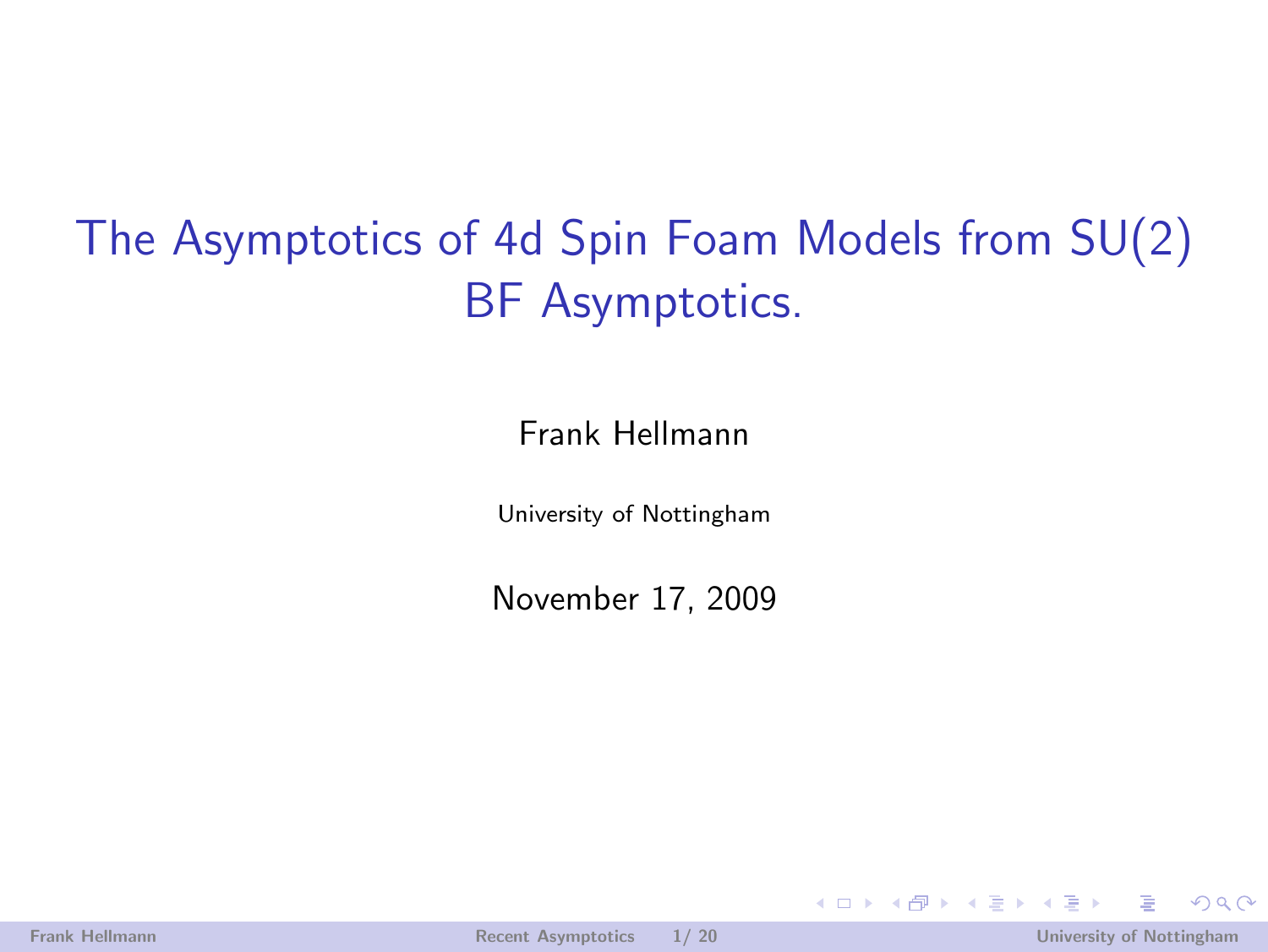## The Papers

- "Asymptotic analysis of the EPRL four-simplex amplitude" (arXiv:0902.1170)
- "Lorentzian spin foam amplitudes: graphical calculus and asymptotics" (arXiv:0907.2440)
- New Stuff: "SU(2) Paper" (arXiv:tba)

with John W. Barrett, Richard J. Dowdall, Winston J. Fairbairn, Henrique Gomes, Roberto Pereira

### using:

Livine, Speziale: A new spinfoam vertex for quantum gravity [0705.0674] Engle, Pereira, Rovelli: Flipped spinfoam vertex and loop gravity [0708.1236] Freidel, Krasnov: A New Spin Foam Model for 4d Gravity [0708.1595] EPR + Livine: LQG vertex with finite Immirzi parameter [0711.0146] Pereira: Lorentzian LQG vertex amplitude [0710.5043]

イロト イ押 トイヨ トイヨト

 $QQ$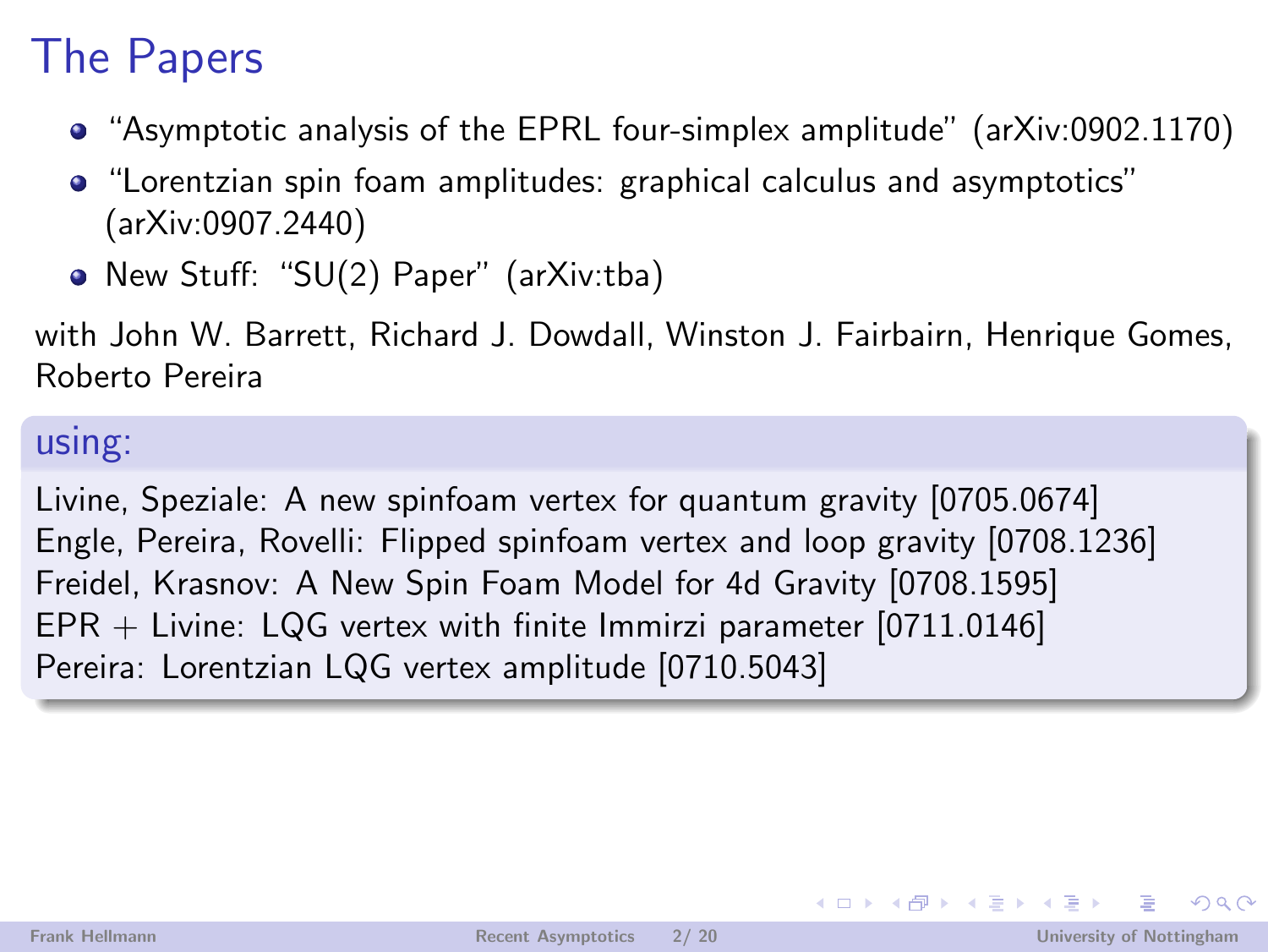# SU(2) Statesum (1)

SU(2) BF theory Spin Foam is:

$$
Z_{\rm SU(2)}(\mathcal{T}) = \sum_{j_t} \mathrm{d}_{j_t} \int \mathrm{d}n_{t\tau} \prod_{\sigma} 15 \mathrm{j}(j_t, n_{t\tau}) \tag{1}
$$

**(ロ) (伊)** 

ミト ∍ **II** 





 $2990$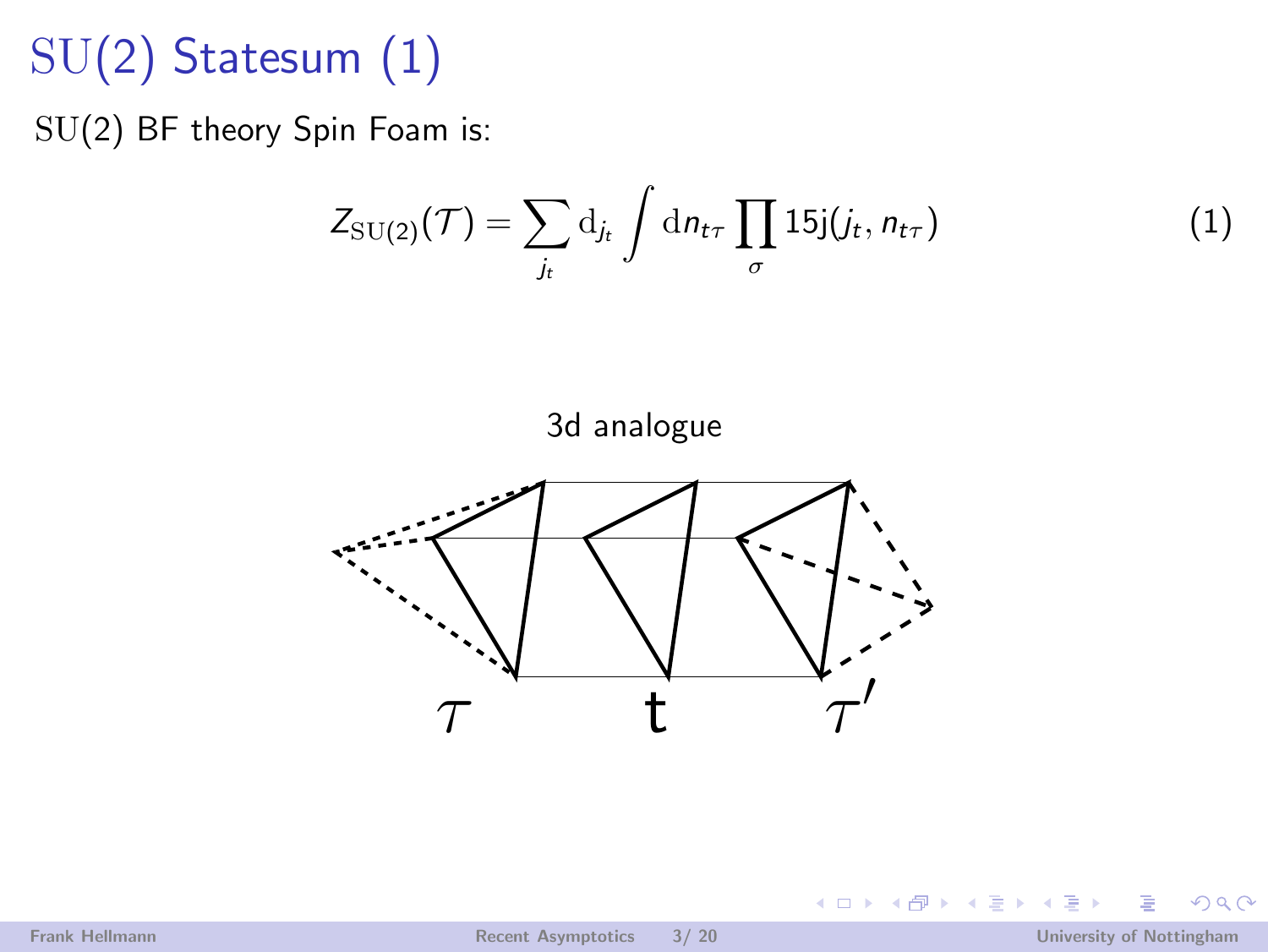# SU(2) Statesum (2)

SU(2) BF theory Spin Foam is:

$$
Z_{\rm SU(2)}(\mathcal{T}) = \sum_{j_t} \mathrm{d}_{j_t} \int \mathrm{d}n_{t\tau} \prod_{\sigma} 15 \mathrm{j}(j_t, n_{t\tau}) \tag{2}
$$

**(ロ) (伊)** 

 $-4.25 + 4$ 

 $j_t \in \text{Irrep}(\mathrm{SU}(2))$  $n_{t\tau}$   $\in$   $S^2$ 



 $\mathbb{R}$  is

<span id="page-3-0"></span> $2990$ 

(3)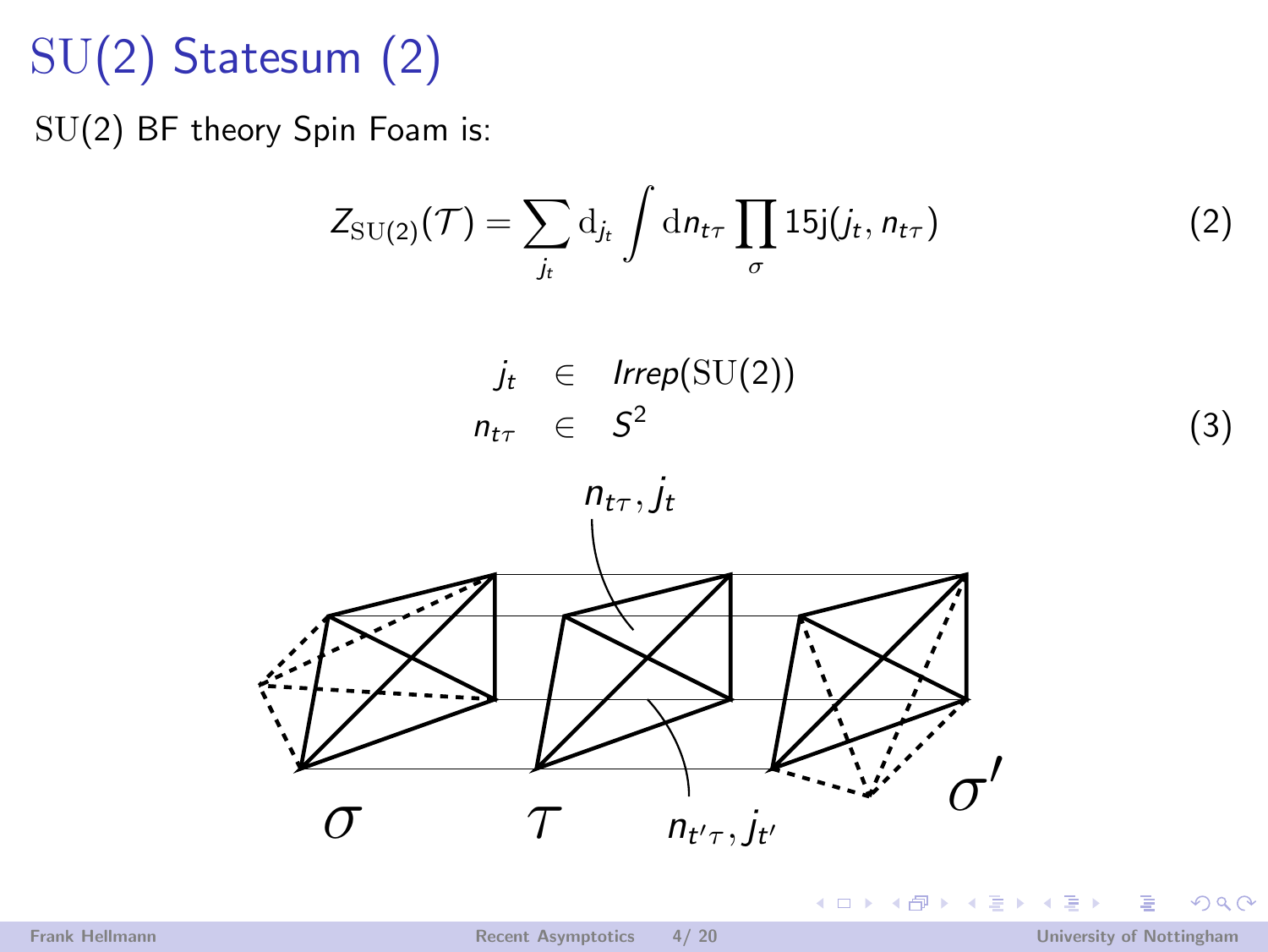# SU(2) Statesum (3)

The measure is  ${\rm d}_{j_t} = \left((-1)^{2j_t}(2j_t+1)\right)^{(\#\tau \in t+1)}.$ 

$$
15j(j_t, n_{t\tau}) = \pm \int \prod_{\tau} dX \prod_t \left\langle J n_{t\tau} \right| X_{\tau}^{\dagger} X_{\tau'} \left| n_{t\tau'} \right\rangle_{\tau, \tau' \ni t}^{2j_t}
$$
(4)

 $n_{t\tau} \cdot L | n_{t\tau} \rangle = \frac{1}{2} i | n_{t\tau} \rangle$  with the generators  $L^i \in \mathfrak{su}(2)$  (phase unspecified)  $J$  :  $J^2 = (-1)^{2j}$  is the antilinear structure on  $\mathrm{SU}(2)$  $\langle |\rangle_{1,2\ni t_{12}}: \langle Jn_{12}| X_{1}^{\dagger} X_{2} |n_{21} \rangle^{2j_{12}}$ 



つひへ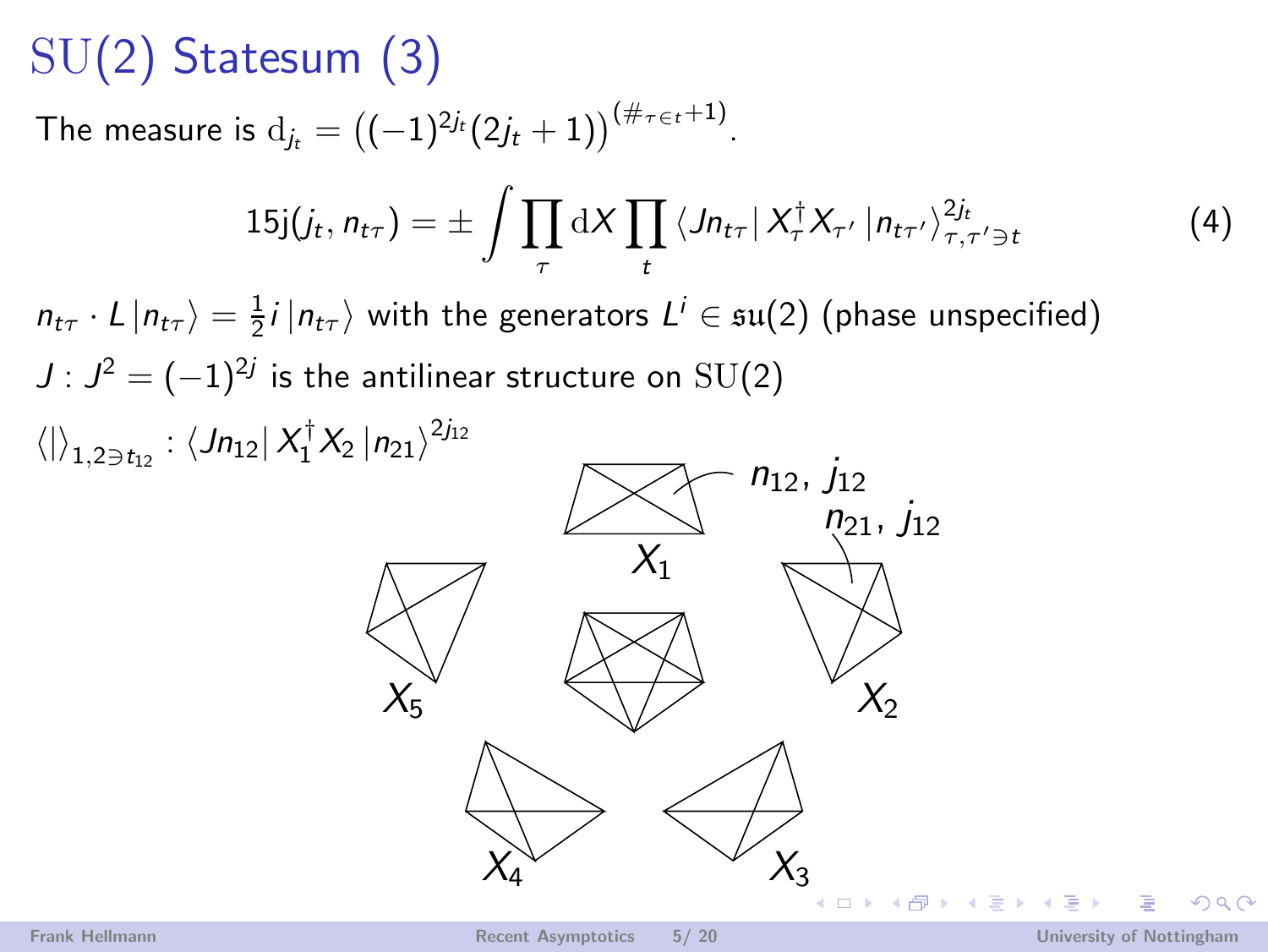# SU(2) Asymptotics (1):

 $\mp 15$ j $(j_t, n_{t\tau})$  is an integral:

$$
15j(j_t, n_{t\tau}) = \int \prod_{\tau} dX \exp(S^{BF}) \tag{5}
$$

with action

$$
S^{BF}(j_t, n_{t\tau}) = \sum_t 2j_t \left( \ln \left\langle Jn_{t\tau} \, \big| \, X_\tau^\dagger X_{\tau'} \, | n_{t\tau'} \right\rangle \right). \tag{6}
$$

The reality and stationary point equations for this integral in terms of

$$
b_{t\tau} := j_t X_t n_{t\tau} \tag{7}
$$

are:

$$
\frac{\delta S}{\delta X_{\tau}} = 0 \quad : \quad \sum_{t \in \tau} b_{t\tau} = 0
$$
  
Re(S) = 0 \quad : \quad b\_{t\tau} = -b\_{t\tau'} \tag{8}

イロメ イ伊 メ イヨメ イヨメ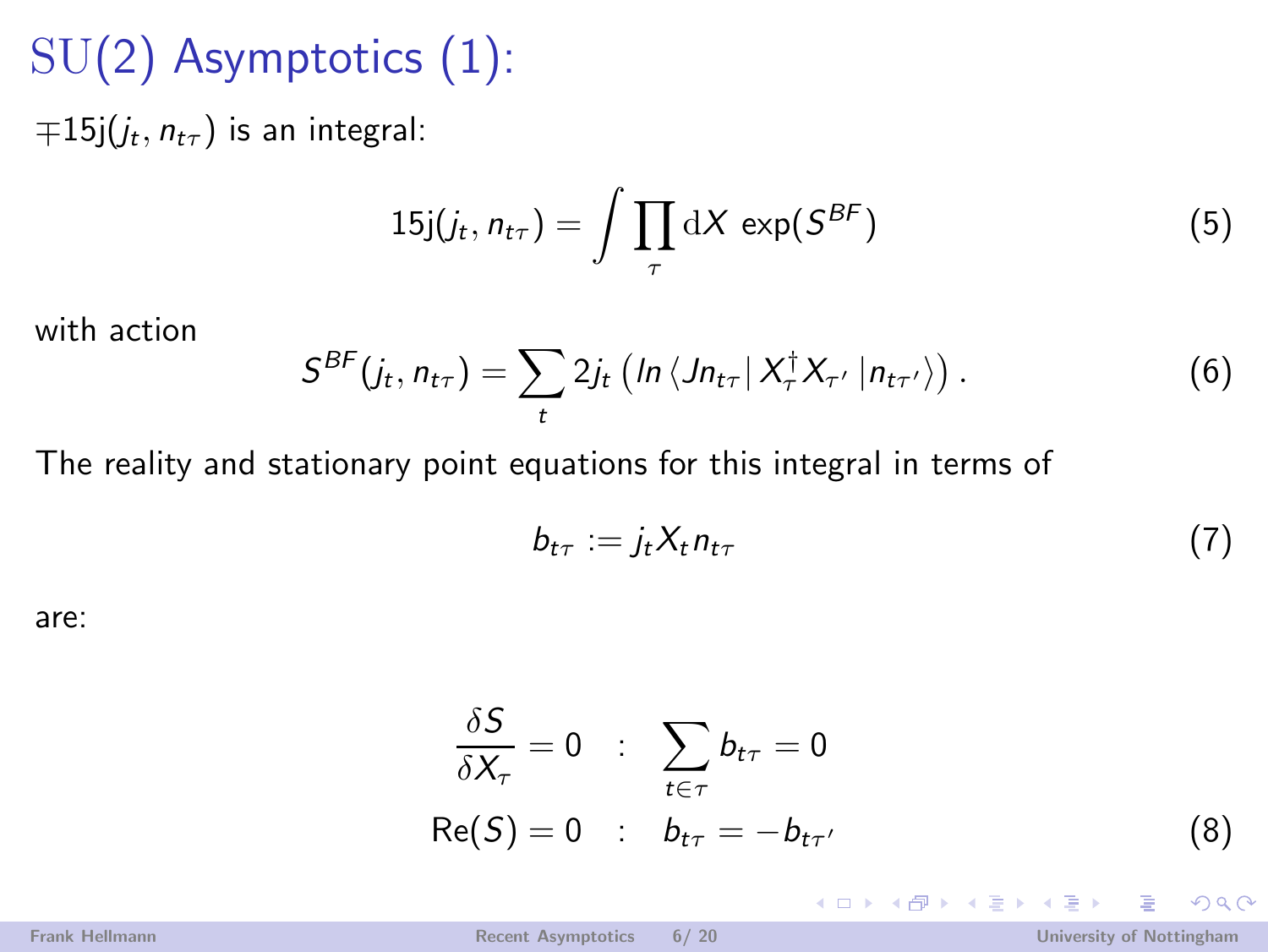# SU(2) Asymptotics (2):

$$
\sum_{t \in \tau} b_{t\tau} = 0
$$
  
\n
$$
b_{t\tau} = -b_{t\tau'}
$$
\n(9)

#### Theorem:

 $b_{t\tau}$  are in one to one correspondence with constant, vector valued 2-forms b on a 4-simplex.

Proof:  $b_{t\tau} = \int_t b$  for the oriented triangles meeting at a vertex is a basis for the constant 2-forms on a 4-simplex, the other faces follow by closure/Stokes'.

Note: These are the BC dominant configurations.

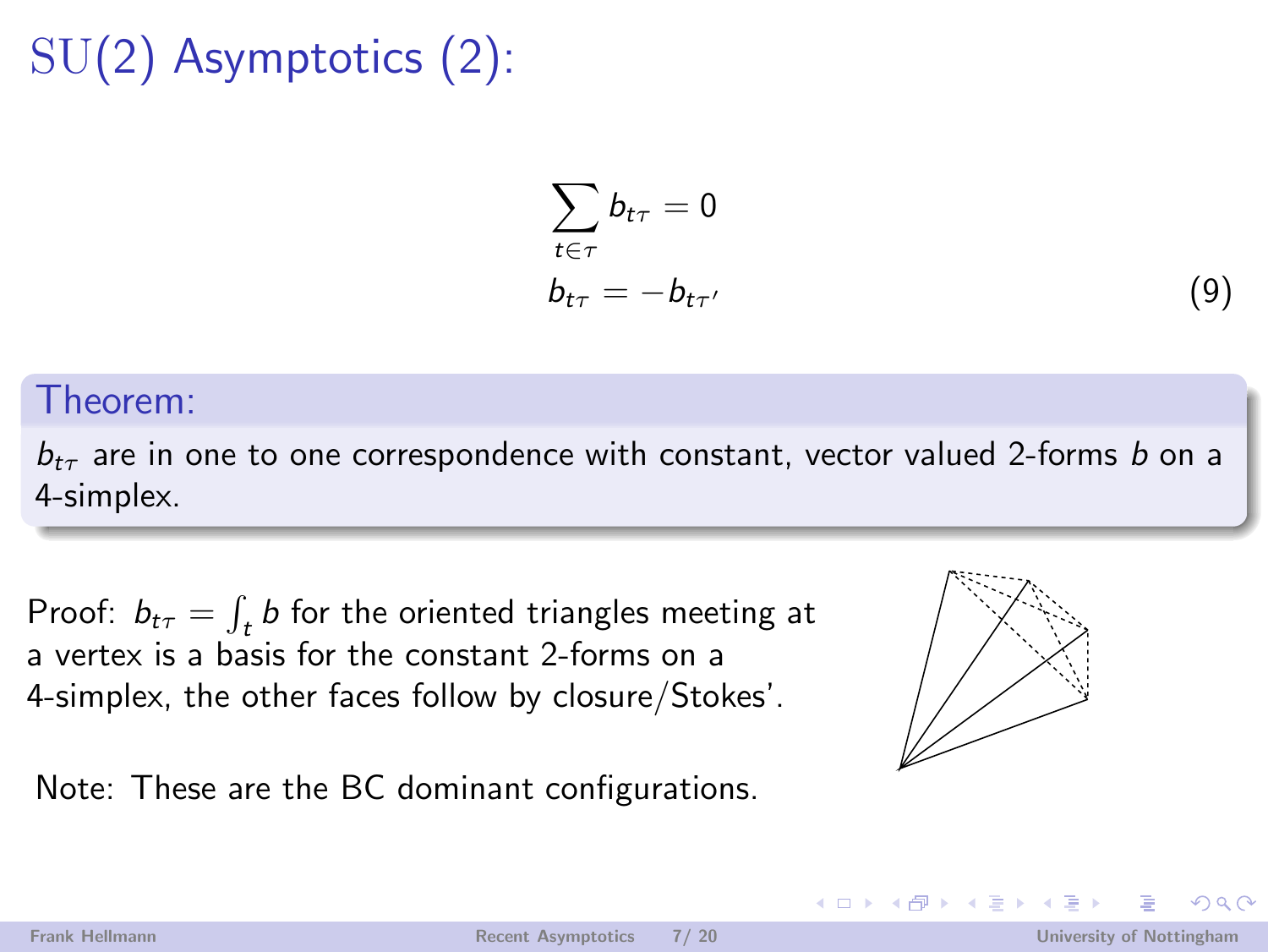

If  $j_t$ ,  $n_{t\tau}$  satisfy 3d non-degeneracy and adjacent triangle geometries and orientations agree then:

### Theorem:

There are, up to symmetry, at most 2 solutions  $b^{\pm}_{t\tau}$  corresponding to the selfdual sectors of two parity related geometric 4-simplices  $\sigma$ ,  $P\sigma$  with boundary geometry matching that defined by the  $j_t$ ,  $n_{t\tau}$ .

Convention: Call  $b^+$  the solution for which boundary orientation and 4-simplex orientation agree.

 $OQ$ 

イロメ イ押メ イヨメ イヨメー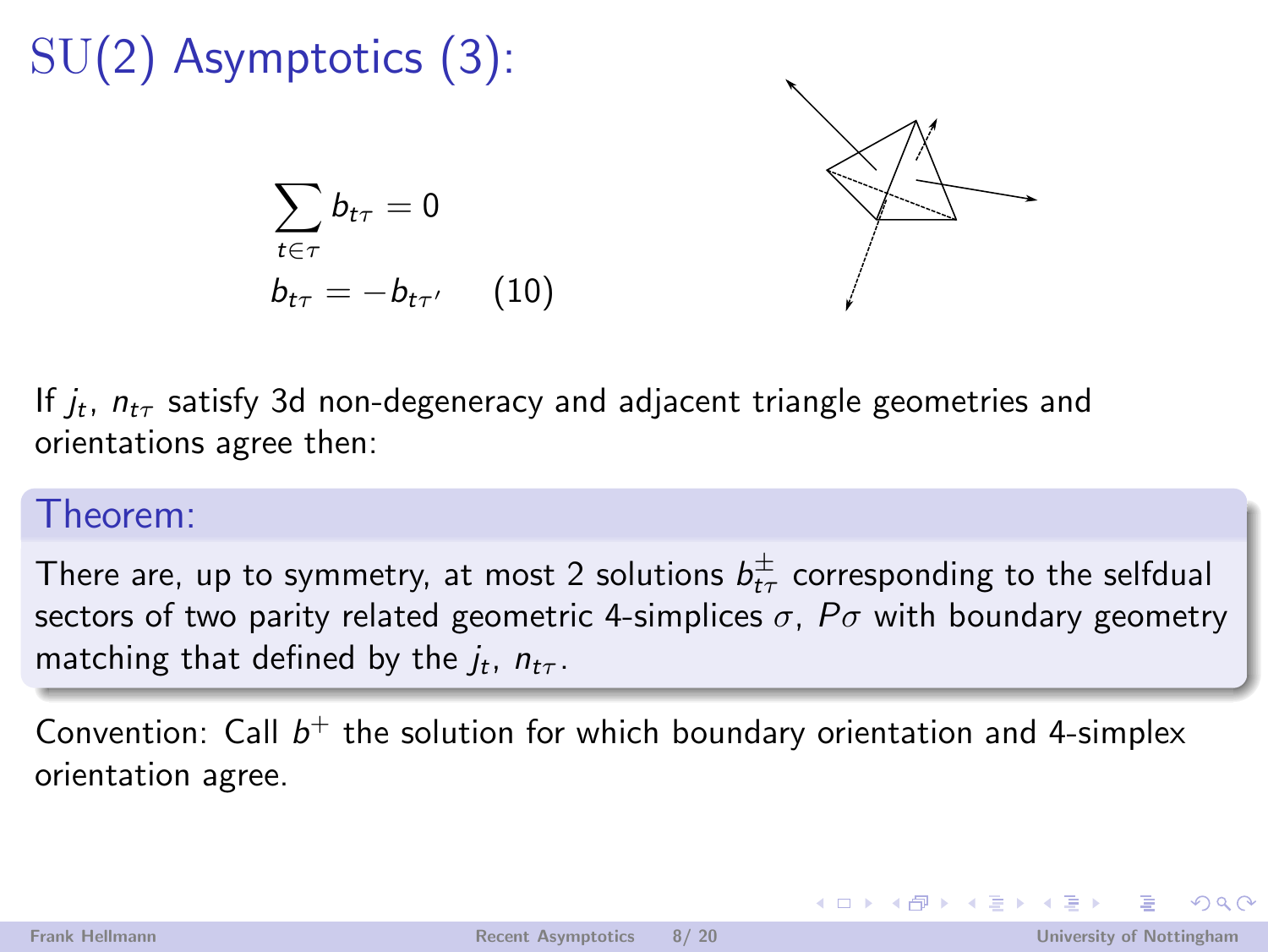### Interlude: Bivector geometry

Up to inversion  $(\mathsf{inv} : V' \to -V')$  a non-degenerate 4-simplex  $\sigma$  in  $\mathbb{R}^4$  with edge vectors  $V_{e}^{I}$  is characterized by the triangle bivectors constructed from these:

$$
(V_e \wedge V_{e'})^U = V_e^{[I} V_{e'}^{J]} = B_t^{IJ}.
$$
 (11)

These are proportional to the triangle areas.

 $B^{IJ}$  are antisymmetric 4  $\times$  4 matrices (6-dimensional space) and thus in  $\mathfrak{so}(4)$ :  $\mathsf{exp}(B^{\textit{IJ}})\in \text{SO}(4).$  The double cover of  $\text{SO}(4)$ ,  $\text{Spin}(4)$ , decomposes into  $SU(2) \times SU(2)$ .

We can decompose the 6-dimensional bivector space into two 3-dimensional spaces generating rotations purely in the left or the right factor. The left sector is called selfdual the right sector antiselfdual. We can then write

$$
B_t = (b_t^s, b_t^a) \tag{12}
$$

 $\left\{ \begin{array}{ccc} \pm & \pm & \pm \end{array} \right.$ 

 $OQ$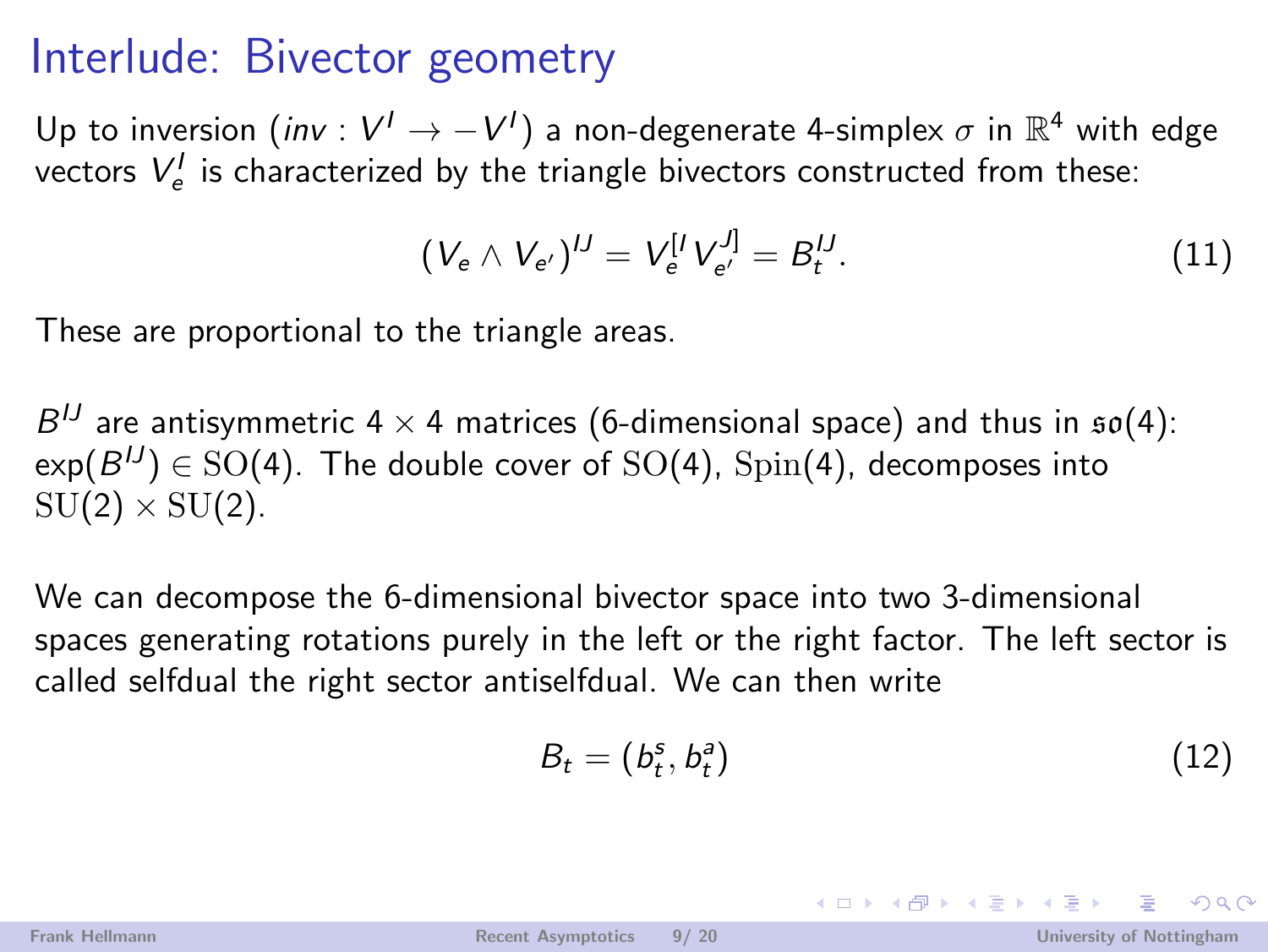# SU(2) Asymptotics (4):

$$
\sum_{t \in \tau} b_{t\tau} = 0
$$
  

$$
b_{t\tau} = -b_{t\tau'} \qquad (13)
$$



4 0 8

If  $j_{cd}$ ,  $n_{cd}$  satisfy 3d non-degeneracy and adjacent triangle geometries and orientations agree then define Regge gluing rotation  $g_{\tau t \tau'}$  by:

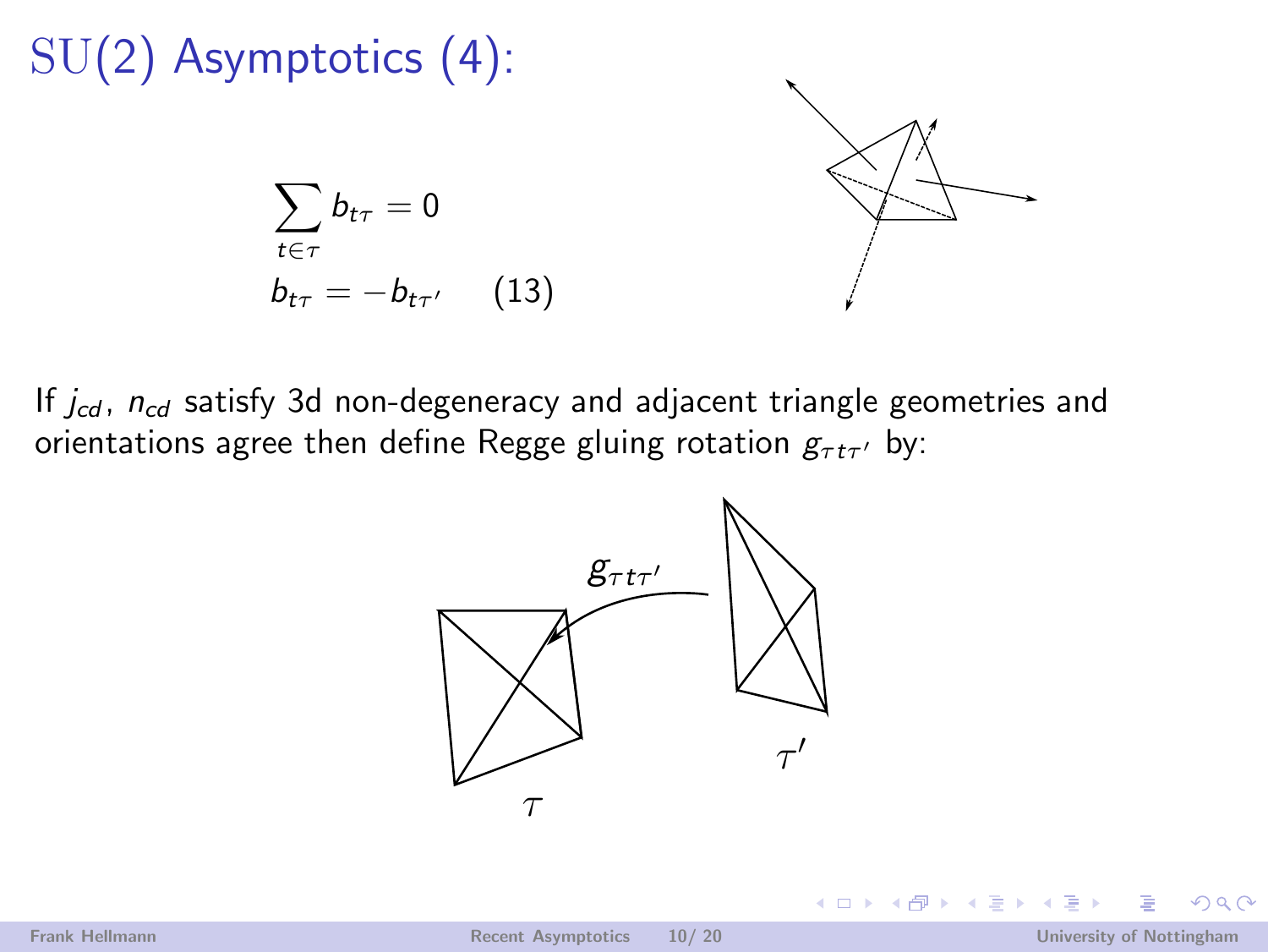## SU(2) Asymptotics (5):  $\sum$  $t \in \tau$  $b_{t\tau}=0$  $b_{t\tau} = -b_{t\tau'} \hspace{0.2in} (14)$

If  $j_{cd}$ ,  $n_{cd}$  satisfy 3d non-degeneracy and adjacent triangle geometries and orientations agree then:

### Regge state

Using the geometric phase choice  $\ket{n_{t\tau}}=g_{\tau t\tau'}\ket{Jn_{t\tau'}}$  on the boundary the action evaluates to

$$
S^{BF}|_{b^{\pm}} = i \sum_{t} 2A_t \left( \pm \Theta_t \right) = \pm i 2S_{Regge}(\sigma), \qquad (15)
$$

with  $A_t$  the areas and  $\Theta_t$  the dihedral angles of the geometric 4-simplex  $\sigma$ .

 $\Omega$ 

イロメ イ母メ イヨメ イヨメー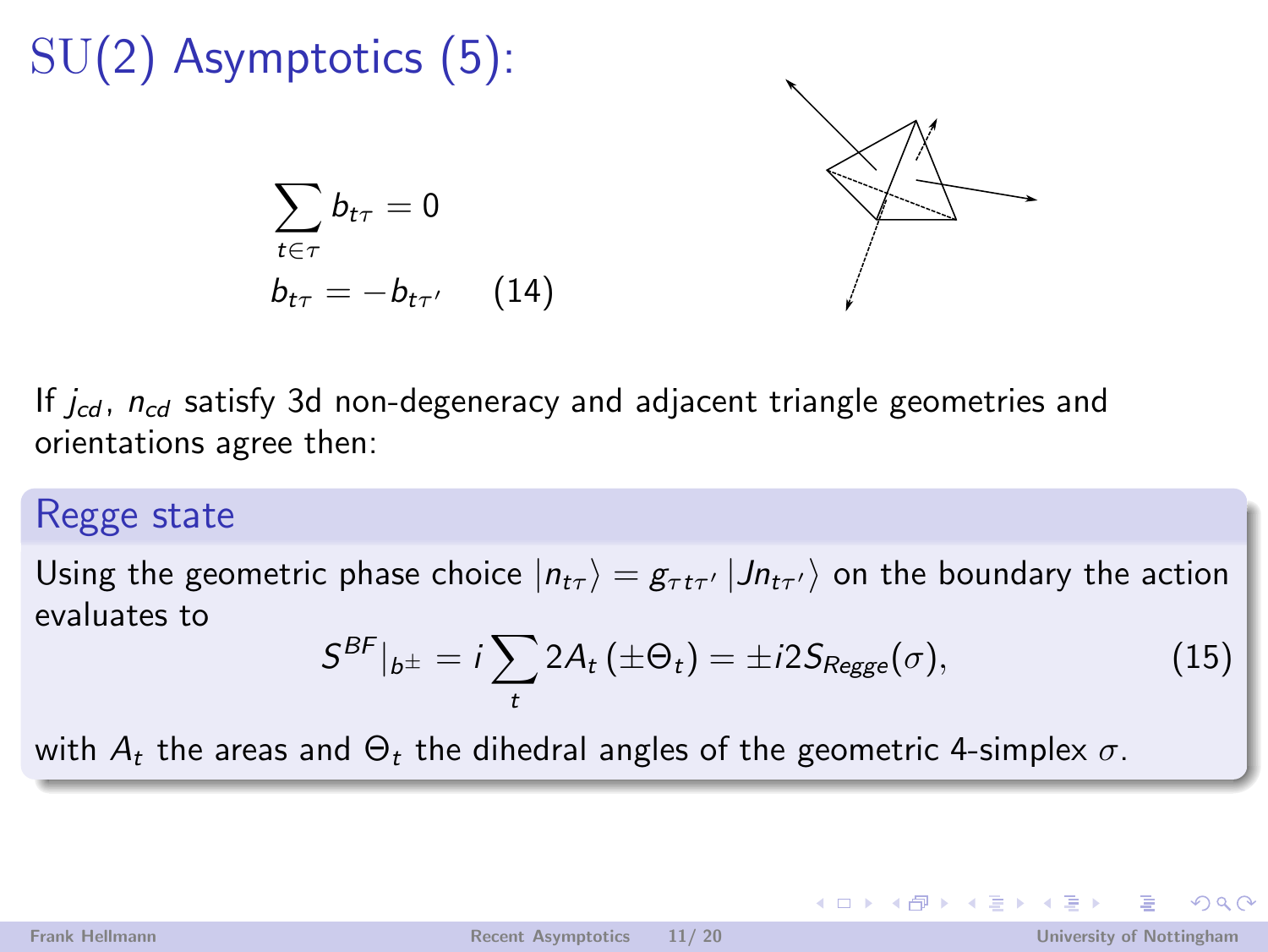## SU(2) Asymptotics (5):  $\sum$  $t \in \tau$  $b_{t\tau}=0$  $b_{t\tau} = -b_{t\tau'} \hspace{0.2in} (16)$

If  $j_{cd}$ ,  $n_{cd}$  satisfy 3d non-degeneracy and adjacent triangle geometries and orientations agree then with the geometric phase choice for  $|n_{ab}\rangle$ :

$$
\mp 15j(\lambda j_t, n_{t\tau})
$$
\n
$$
= \lambda^{-6} (N_+ \exp(S^{BF}|_{b^+}) + N_- \exp(S^{BF}|_{b^-})) + O(\lambda^{-7})
$$
\n
$$
= \lambda^{-6} (N_+ \exp(i2S_{Regge}(\sigma)) + N_- \exp(-i2S_{Regge}(\sigma))) + O(\lambda^{-7}) \qquad (17)
$$

**← ロ ▶ → 何 ▶** 

 $\rightarrow$   $\rightarrow$   $\rightarrow$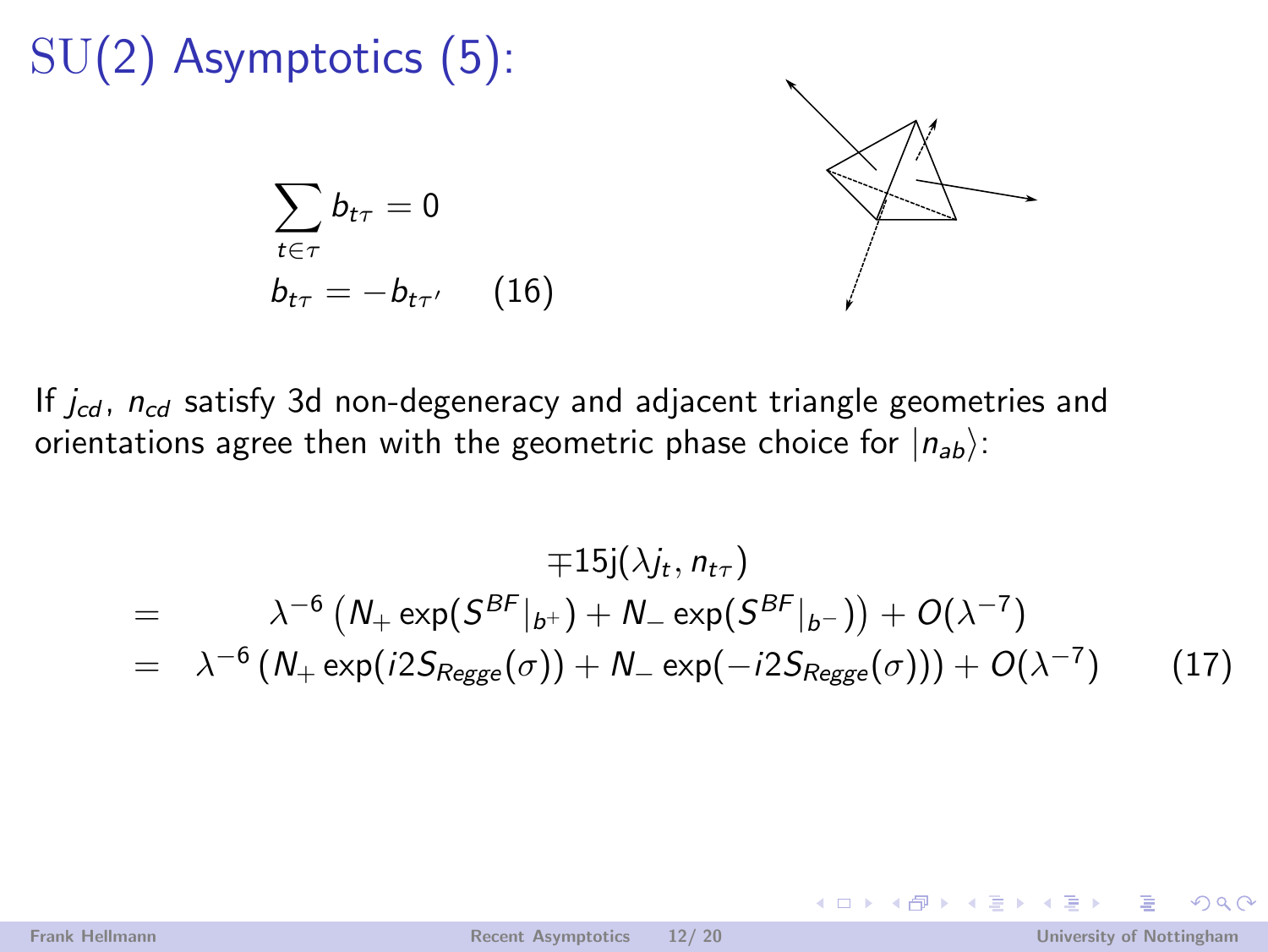# New models as  $SU(2)^2$  constrained (1):

 $P(b^s, b^a) = (b^a, b^s)$ 

 $\Rightarrow$  Selfdual part of 4-simplex  $=$  antiselfdual part of parity related 4-simplex.

 $\Rightarrow \; Z_{\mathrm{SU}(2)} \times Z'_{\mathrm{SU}(2)}$  has a sector where both the selfdual and antiselfdual part of the geometry of (usually different) 4-simplices are present.

If they are of the same 4-simplex then we have  $n_{t\tau} = n'_{t\tau}$  and  $j_t = j'_t$ .

 $\Rightarrow$  Impose these as constraints on the statesum (simplicity constraints).

 $\Omega$ 

イロト イ押ト イヨト イヨト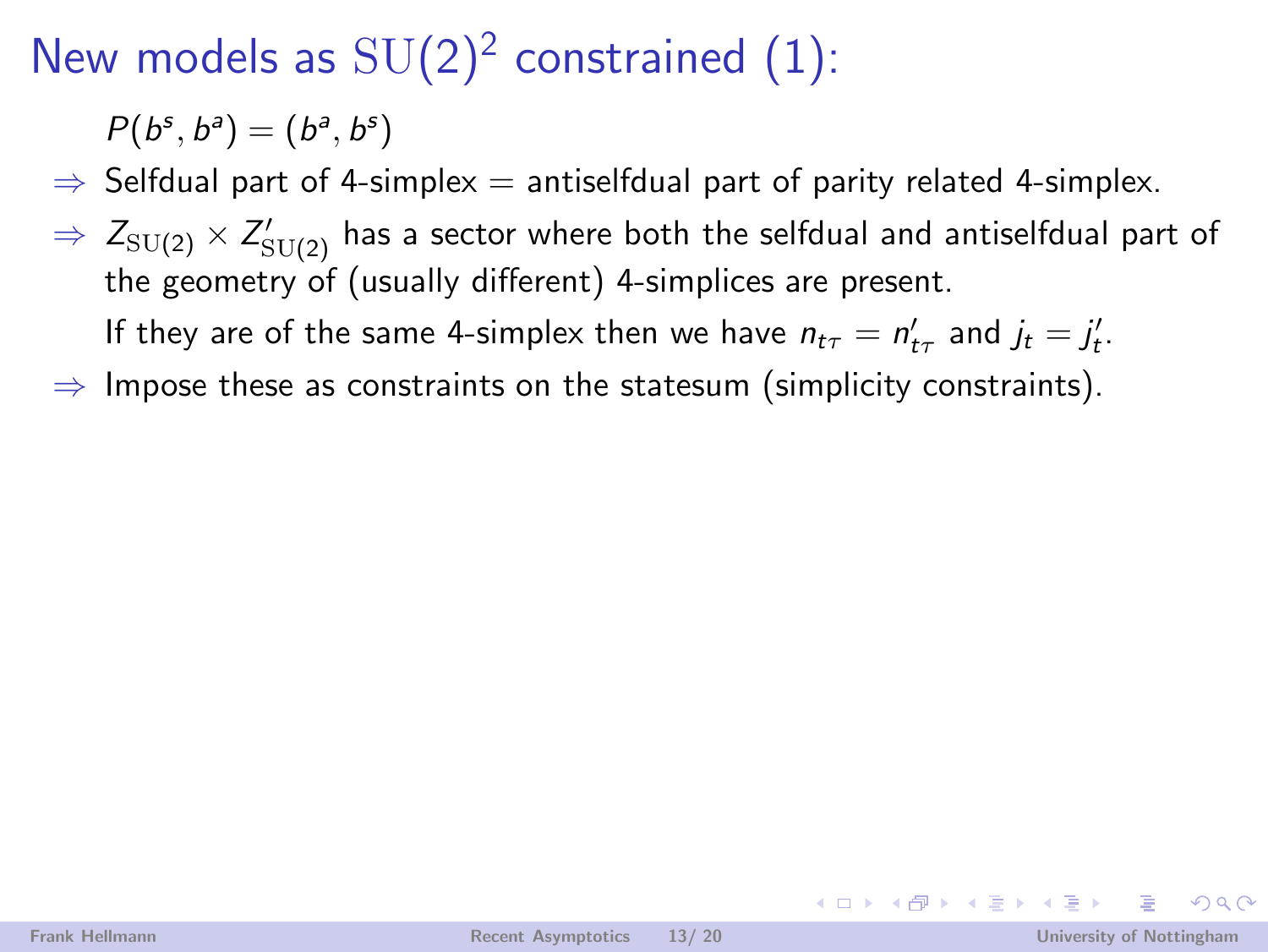New models as  $SU(2)^2$  constrained (2): Write:

$$
Z_{\text{SU(2)}} \times Z'_{\text{SU(2)}}(O) = \sum_{j_t, j'_t} d_{j_t} d_{j'_t} \int d_{n_{t\tau}} d_{n'_{t\tau}} \prod_{v} 15 j(j_t, n_{t\tau}) 15 j(j'_t, n'_{t\tau}) O(n_{t\tau}, n'_{t\tau}, j_t, j'_t)
$$

Then for certain choices of face amplitudes and  $c_\gamma = \frac{1+\gamma}{|1-\gamma|}$ :

$$
Z_{EPR} = Z_{SU(2)} \times Z'_{SU(2)} \left( \prod \delta(n_{t\tau} - n'_{t\tau}) \delta(j_t, j'_t) \right)
$$
  
\n
$$
Z_{FK} = Z_{SU(2)} \times \overline{Z'_{SU(2)}} \left( \prod \delta(n_{t\tau} - n'_{t\tau}) \delta(j_t, j'_t) \right)
$$
  
\n
$$
Z_{EPRL_{\gamma < 1}} = Z_{FK_{\gamma < 1}} = Z_{SU(2)} \times Z'_{SU(2)} \left( \prod \delta(n_{t\tau} - n'_{t\tau}) \delta(j_t, c_{\gamma} j'_t) \right)
$$
  
\n
$$
Z_{FK_{\gamma > 1}} = Z_{SU(2)} \times \overline{Z'_{SU(2)}} \left( \prod \delta(n_{t\tau} - n'_{t\tau}) \delta(j_t, c_{\gamma} j'_t) \right) \tag{18}
$$

 $OQ$ 

イロメ イ部メ イ君メ イ君メ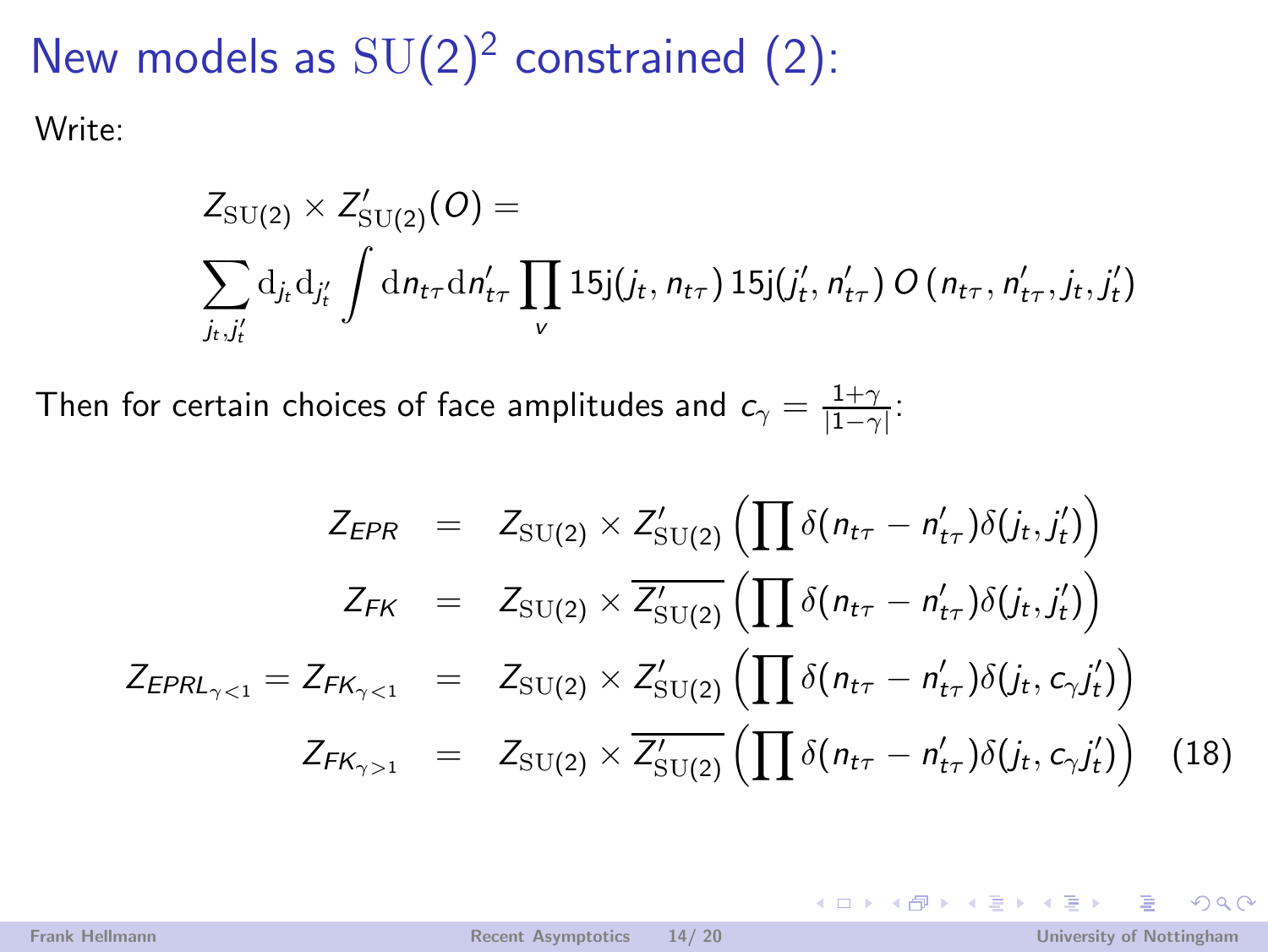## New models asymptotics (1):

$$
\sum_{t \in \tau} b_{t\tau} = 0 \qquad \sum_{t \in \tau} b'_{t\tau} = 0
$$
\n
$$
b_{t\tau} = -b_{t\tau'} \qquad b'_{t\tau} = -b'_{t\tau'}
$$
\n(19)

B-field sector: The solutions correspond to two constant vector valued 2-forms  $b,b'$  related by

$$
\int_{t} b = c_{\gamma} g_{t} \int_{t} b'.
$$
\n(20)

イロト イ伊 トイヨ トイヨト

Any  $\mathrm{SU}(2)$  BF solution is a solution of the constrained theory with  $b=c_\gamma b'.$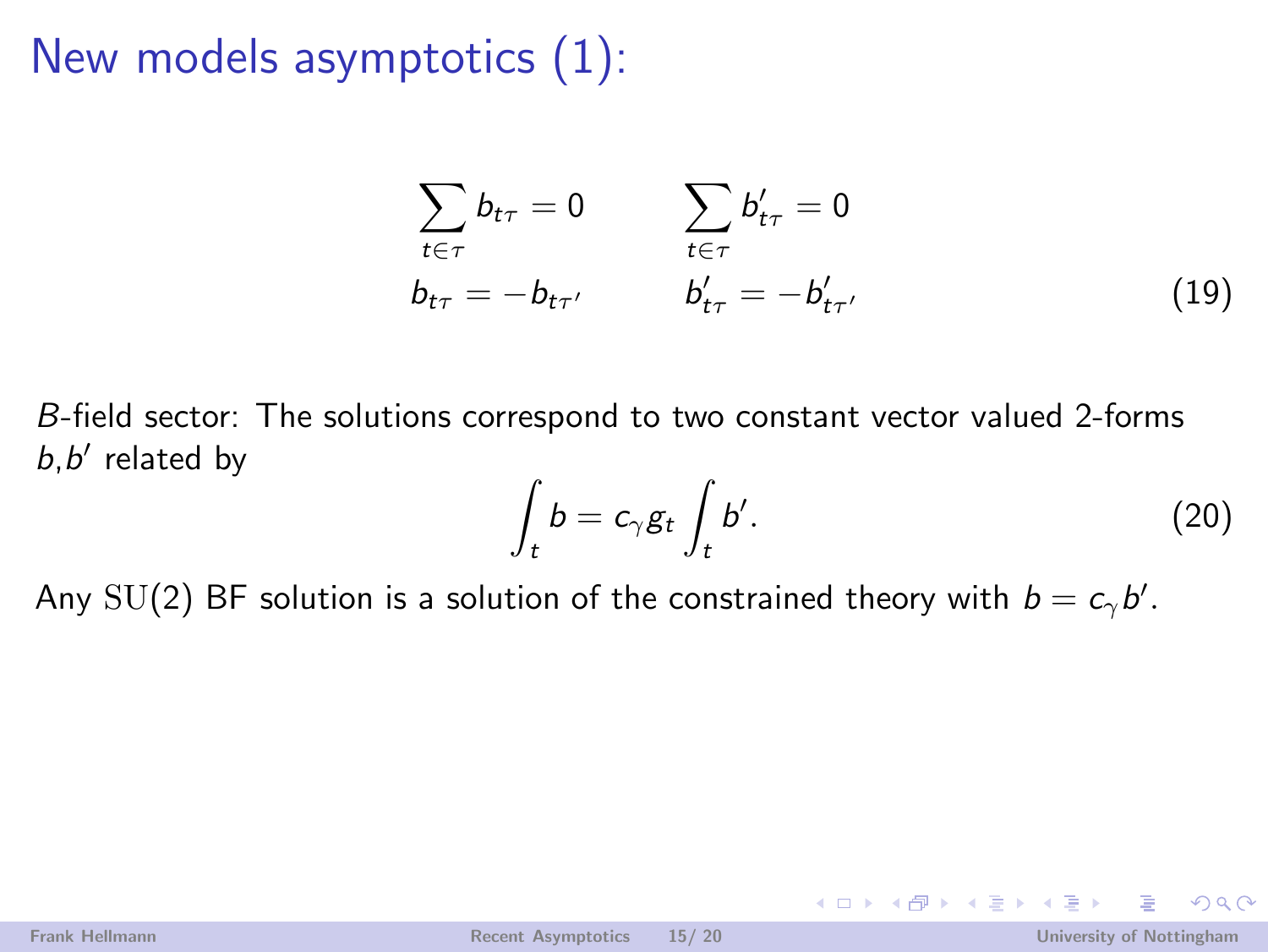## New models asymptotics (2):

$$
\sum_{t \in \tau} b_{t\tau} = 0 \qquad \sum_{t \in \tau} b'_{t\tau} = 0
$$
\n
$$
b_{t\tau} = -b_{t\tau'} \qquad b'_{t\tau} = -b'_{t\tau'} \qquad (21)
$$

If  $j_t$ ,  $n_{t\tau}$  satisfy 3d non-degeneracy and adjacent triangle geometries and orientations agree then:

### Theorem:

There are, up to symmetry, at most 2 solutions  $b^{\pm}_{t\tau}$  corresponding to the selfdual and anti-selfdual sectors of a 4-simplex  $\sigma$  with boundary geometry matching that defined by the  $j_t$ ,  $n_{t\tau}$ .

If there are two solutions then:

$$
(b_{t\tau}, c_{\gamma} b'_{t\tau}) \in \{ (b_{t\tau}^+, b_{t\tau}^+), (b_{t\tau}^+, b_{t\tau}^-), (b_{t\tau}^-, b_{t\tau}^+), (b_{t\tau}^-, b_{t\tau}^-) \}
$$
(22)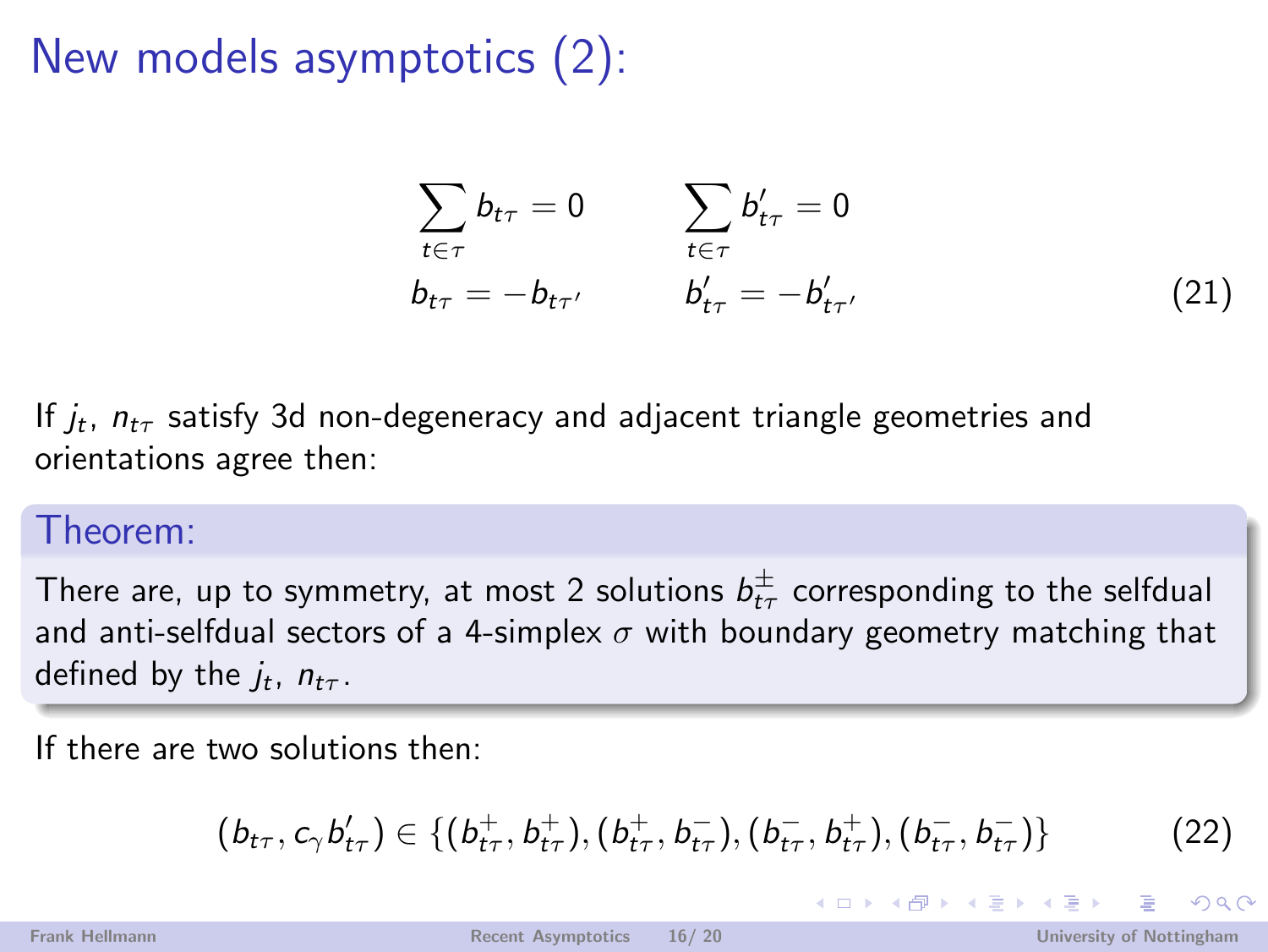New models asymptotics (3):

$$
\sum_{t \in \tau} b_{t\tau} = 0 \qquad \sum_{t \in \tau} b'_{t\tau} = 0
$$
\n
$$
b_{t\tau} = -b_{t\tau'} \qquad b'_{t\tau} = -b'_{t\tau'}
$$
\n
$$
(23)
$$

If  $j_t$ ,  $n_{t\tau}$  satisfy 3d non-degeneracy and adjacent triangle geometries and orientations agree and we have two solutions  $b^\pm$  corresponding to selfdual and antiselfdual parts of a 4-simplex  $\sigma$  then with the geometric phase choice we have:

$$
S^{EPR,\gamma<1}|_{\pm,\pm} = S^{BF}|_{b^{\pm}} + c_{\gamma} S^{BF}|_{b^{\pm}} = i2 \left( \pm S_{Regge} + c_{\gamma} (\pm S_{Regge}) \right) \tag{24}
$$

$$
S^{FK,\gamma>1}|_{\pm,\pm} = S^{BF}|_{b^{\pm}} + c_{\gamma} \overline{S^{BF}|_{b^{\pm}}} = i2 \left( \pm S_{Regge}(\sigma) - c_{\gamma}(\pm S_{Regge}(\sigma)) \right) \quad (25)
$$

 $\Omega$ 

イロメ イ押メ イヨメ イヨメー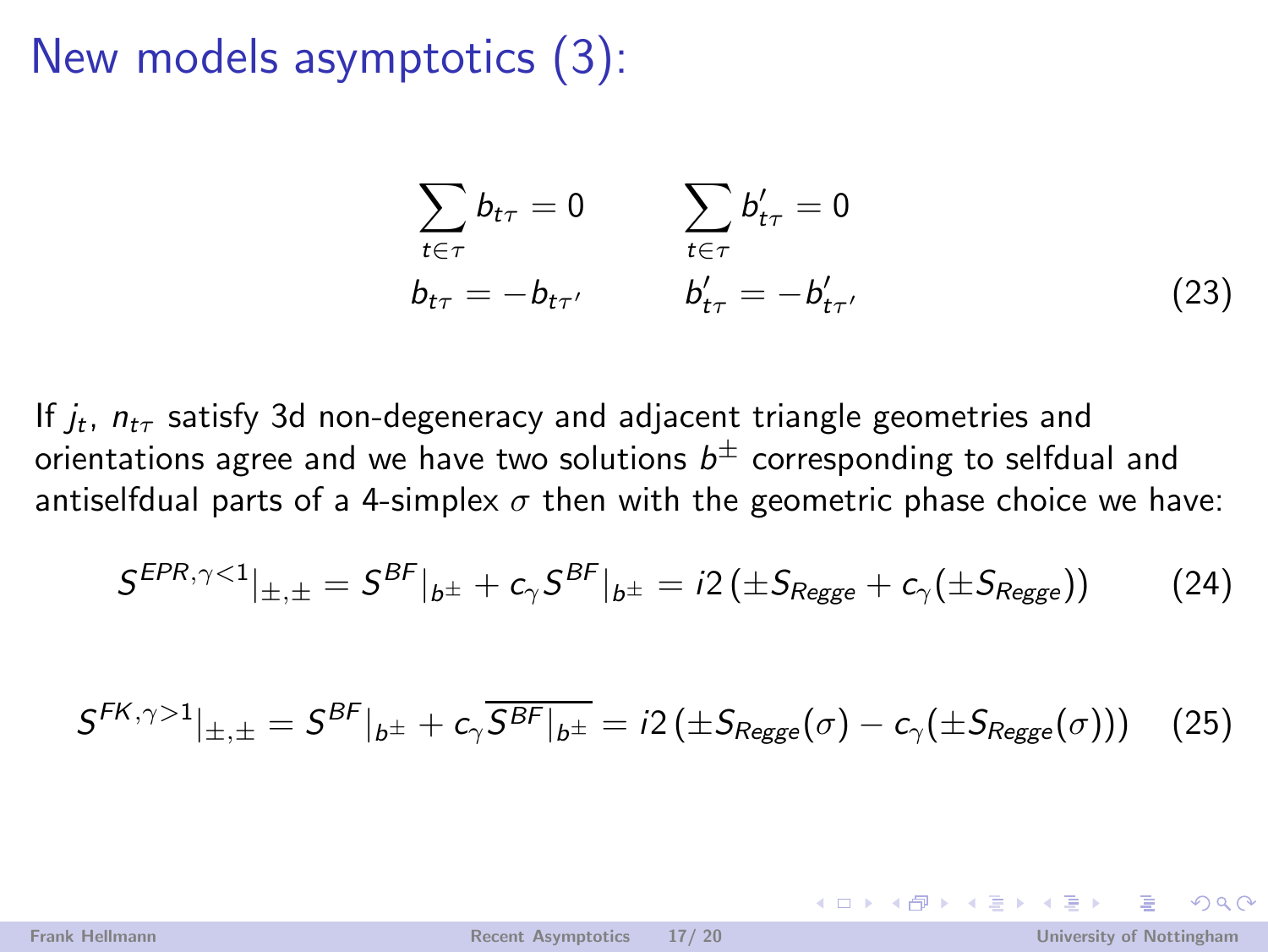New models asymptotics (4):

$$
\sum_{t \in \tau} b_{t\tau} = 0 \qquad \sum_{t \in \tau} b'_{t\tau} = 0
$$
\n
$$
b_{t\tau} = -b_{t\tau'} \qquad b'_{t\tau} = -b'_{t\tau'} \qquad (26)
$$

If  $j_t$ ,  $n_{t\tau}$  satisfy 3d non-degeneracy and adjacent triangle geometries and orientations agree and we have two solutions  $b^\pm$  corresponding to selfdual and antiselfdual parts of a 4-simplex  $\sigma$  then with the geometric phase choice we have:

$$
S^{EPR, \gamma < 1}|_{\pm, \pm} = \frac{i2}{1 - \gamma} \left( \left( (\pm + \pm) S_{Regge}(\sigma) - \gamma (\pm - \pm) S_{Regge}(\sigma) \right) \right) \tag{27}
$$

$$
S^{FK_{\gamma>1}}|_{\pm,\pm} = \frac{i2}{1-\gamma} \left( (\pm + \pm) S_{Regge}(\sigma) - \gamma (\pm - \pm) S_{Regge}(\sigma) \right) \tag{28}
$$

$$
S^{FK}|_{\pm,\pm} = i2\left((\pm - \pm)S_{Regge}(\sigma)\right)
$$
 (29)

イロト イ押ト イラト イラト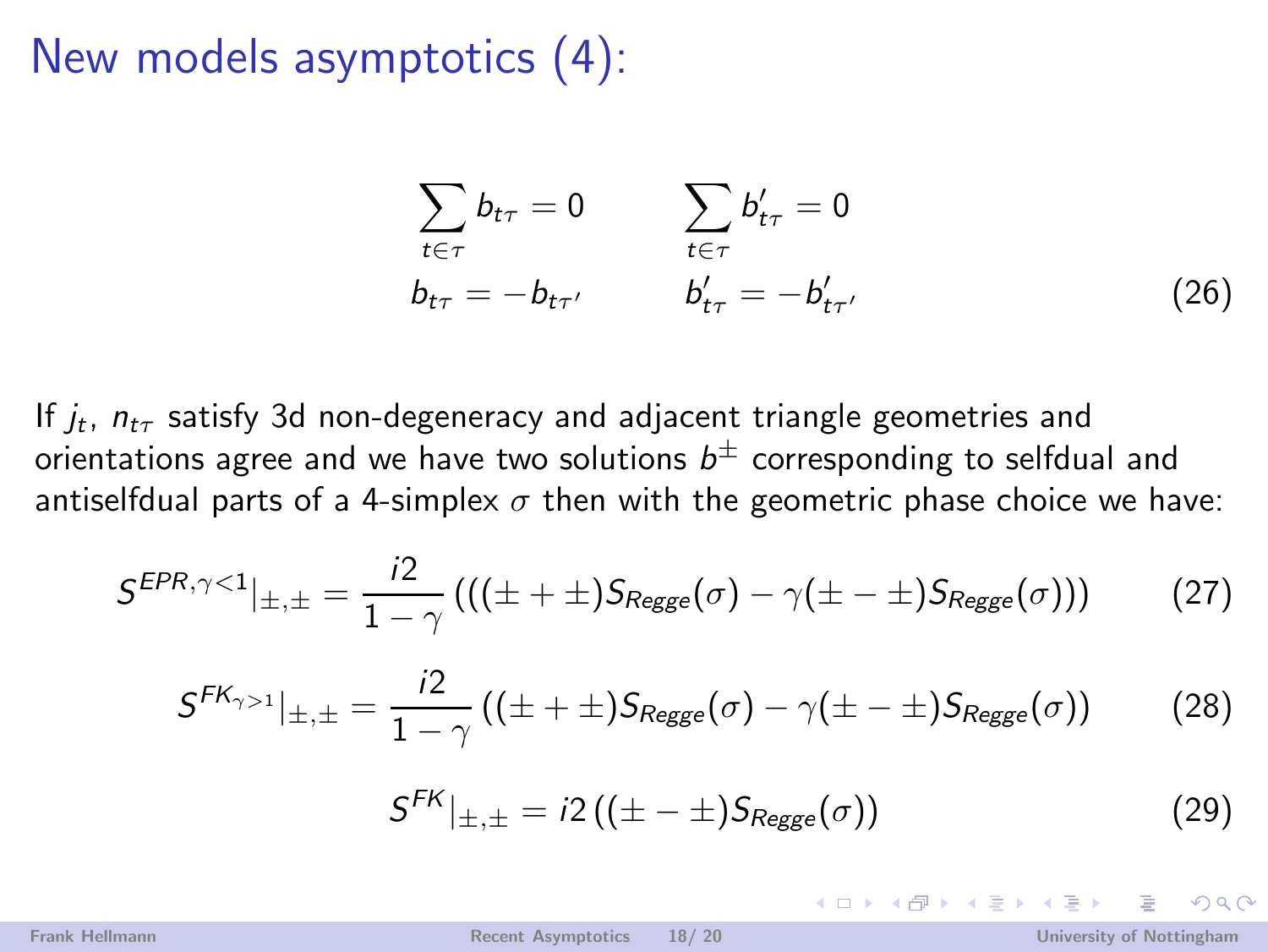### New models asymptotics (5):

$$
\sum_{t \in \tau} b_{t\tau} = 0 \qquad \sum_{t \in \tau} b'_{t\tau} = 0
$$
\n
$$
b_{t\tau} = -b_{t\tau'} \qquad b'_{t\tau} = -b'_{t\tau'} \qquad (30)
$$

If  $j_t$ ,  $n_{t\tau}$  satisfy 3d non-degeneracy and adjacent triangle geometries and orientations agree and we have two solutions  $b^\pm$  corresponding to selfdual and antiselfdual parts of a 4-simplex  $\sigma$  then with the geometric phase choice we have:

$$
Z^{EPR,\gamma<1}(\lambda\sigma) = \lambda^{-12} \sum_{\pm\pm} N_{\pm} N_{\pm} \exp(S^{EPR,\gamma<1}|_{\pm}) + O(\lambda^{-13})
$$
  

$$
Z^{FK,\gamma>1}(\lambda\sigma) = \lambda^{-12} \sum_{\pm\pm} N_{\pm} \overline{N_{\pm}} \exp(S^{FK,\gamma>1}|_{\pm}) + O(\lambda^{-13})
$$
(31)

 $\Omega$ 

イロメ イ押 トイラメ イラメ